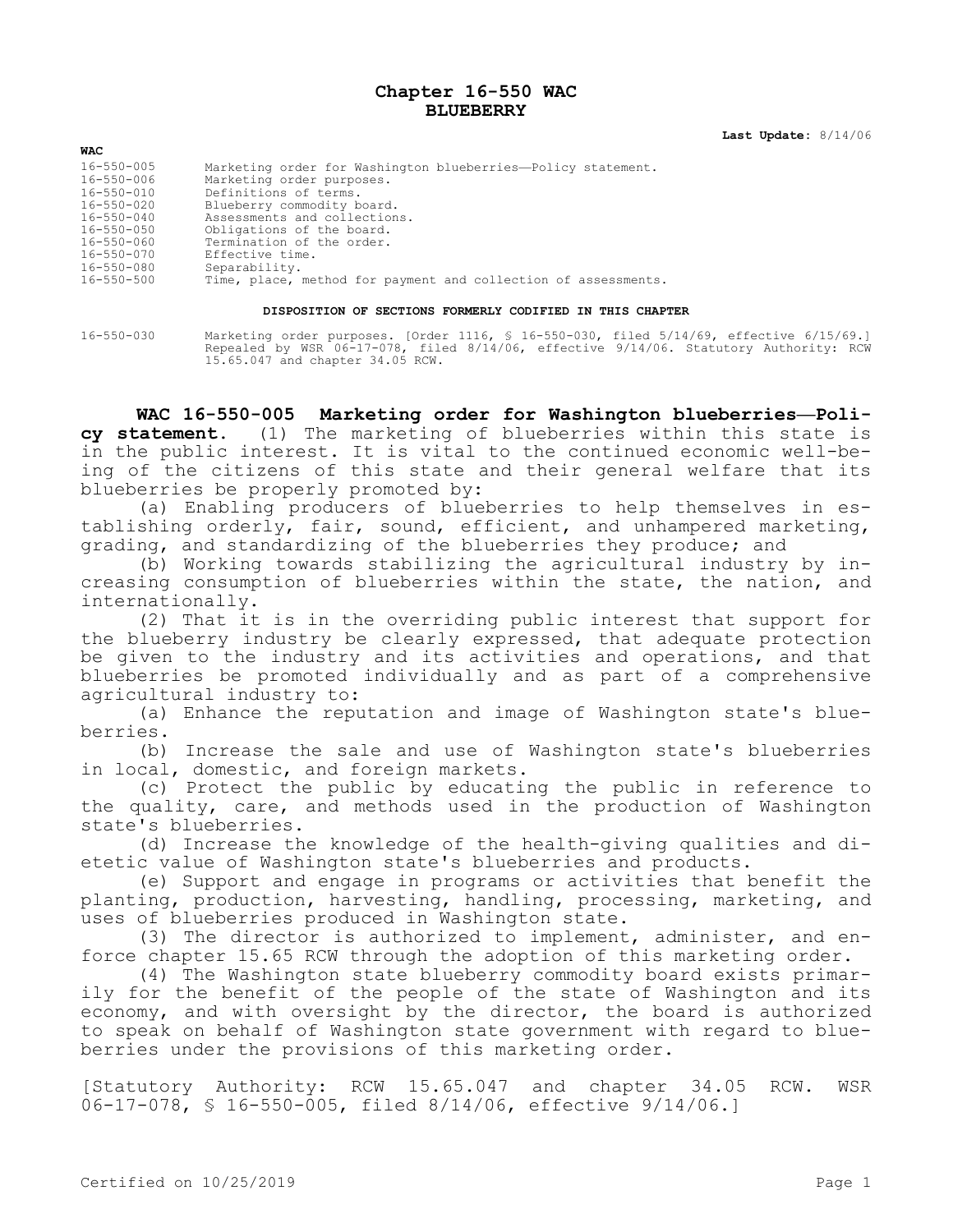**WAC 16-550-006 Marketing order purposes.** This marketing order is to promote the general welfare of the state and for the purpose of maintaining existing markets or creating new or larger local, domestic, and foreign markets; or increasing production efficiency, ensuring a fair regulatory environment; or increasing per capita consumption of blueberries in Washington state. The Washington state blueberry commodity board is designated by the director to conduct the following programs in accordance with chapter 15.65 RCW:

(1) To carry out the purposes of the order, the board may provide for a program in one or more of the following areas:

(a) Establish plans and conduct programs for marketing, sales, promotion and/or other programs for advertising, sales, promotion and/or other programs for maintaining present markets and/or creating new or larger markets for blueberries. Such programs shall be directed toward increasing the sale of blueberries without reference to any particular brand or trade name and shall neither make use of false or unwarranted claims in behalf of blueberries nor disparage the quality, value, sale or use of any other agricultural commodity. The board may also engage in cooperative efforts in the domestic or foreign marketing of blueberries.

(b) Provide for research in the production, processing, irrigation, transportation, handling, and/or marketing of blueberries and expend the necessary funds for such purposes. Insofar as practicable, research shall be carried on by experiment stations of Washington State University, but, if in the judgment of the board, said experiment stations do not have the facilities for a particular project or if some other research agency has better facilities therefor, the project may be carried out by other research agencies selected by the board.

(c) Provide by rules for:

(i) Establishing uniform labels and labeling requirements for blueberries or any products thereof, requiring producers, handlers and other persons to conform to standards for the placing of labels, trademarks, insignia or brands on containers or packages: Provided, That all licensed blueberry dealers and brokers are entitled to use on the face of their product any particular trademark, insignia, brand or label that they may now have or will have. That established brands, labels, trademarks or insignias may be properly used in selling or commercially disposing of blueberries and blueberry products or in offering the same for sale, advertising and/or delivering said blueberries or blueberry products;

(ii) Providing for inspection and enforcement to ascertain and effectuate compliance.

(d) The board may authorize use of any money received and of any persons employed thereunder for legal proceedings, of any type and in the name of any person, directed to enforcement of this or any other law in force in the state of Washington relating to the prevention of unfair trade practices.

(e) Conduct programs for the purpose of providing information and education including:

(i) Marketing information and services for producers of blueberries for the verification of grades, standards, weights, tests, and sampling of quality and quantity of blueberries purchased by handlers from affected producers.

(ii) Information and services enabling producers to meet their resource conservation objectives.

(iii) Blueberry-related education and training.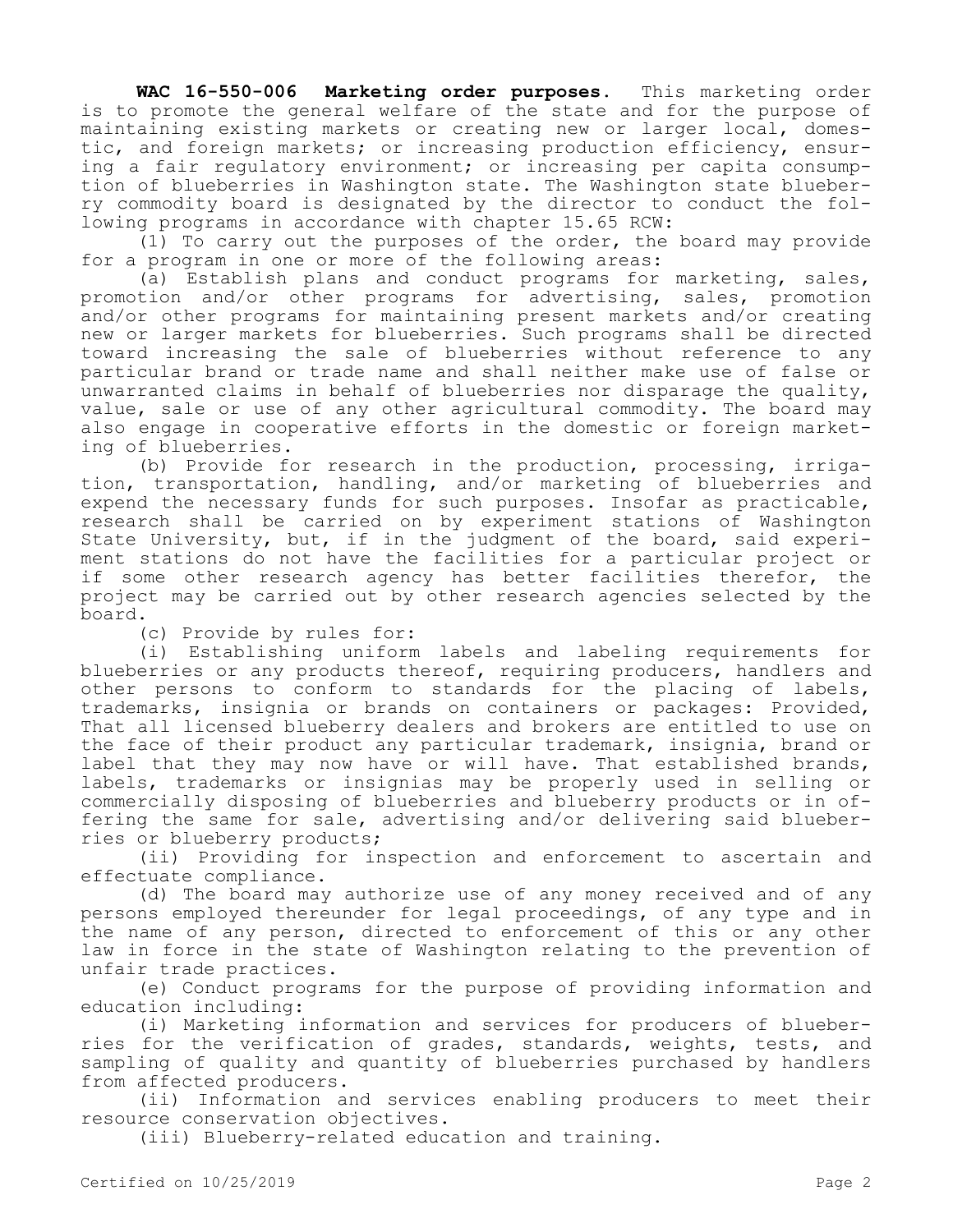(f) Subject to the provisions of the act, provide information and communicate on matters pertaining to the production, irrigation, processing, transportation, marketing, or uses of blueberries produced in Washington state to any elected official or officer or employee of any agency.

(2) The director shall approve any plans, programs, and projects concerning:

(a) The establishment, issuance, effectuation, and administration of programs authorized under this section for advertising and promotion of blueberries.

(b) The establishment and effectuation of market research projects, market development projects, or both to the end that marketing and utilization of the affected commodity may be encouraged, expanded, improved, or made more efficient.

[Statutory Authority: RCW 15.65.047 and chapter 34.05 RCW. WSR 06-17-078, § 16-550-006, filed 8/14/06, effective 9/14/06.]

**WAC 16-550-010 Definitions of terms.** Definitions for terms used in this chapter are also found in chapter 15.65 RCW, Washington State Agricultural Commodity Boards Act. For the purpose of this marketing order, the following additional definitions shall apply:

(1) "Director" means the director of agriculture of the state of Washington or his or her duly appointed representative.

(2) "Department" means the department of agriculture of the state of Washington.

(3) "Act" means the Washington State Agricultural Commodity Boards Act or chapter 15.65 RCW.

(4) "Person" means any individual, firm, corporation, limited liability company, trust, association, partnership, society or any other organization of individuals, or any unit or agency of local or state government.

(5) "Affected producer" or "producer" means any person who produces blueberries in commercial quantities in the state of Washington, or who sells or stores blueberries in the state of Washington for fresh market or for processing. "To produce" means to act as a producer. For the purposes of the blueberry marketing order, "producer" shall include bailees who contract to produce or grow any agricultural product on behalf of a bailor who retains title to the seed and its resulting agricultural product or the agricultural product delivered for further production or increase.

(6) "Commercial quantity" means any blueberries produced, or stored, for a market by a producer in any calendar year.

(7) "Handler" means any person who acts as principal or agent or otherwise in processing, selling, marketing, storing, or distributing blueberries not produced by him/her. "Handler" does not include a common carrier used to transport an agricultural commodity. "To handle" means to act as a handler.

(8) "Blueberry commodity board" hereinafter referred to as "board" or "commission" means the commodity board formed under the provisions of WAC 16-550-020 of this blueberry order.

(9) "Blueberries" means and includes all kinds, varieties, and hybrids of "vaccinium corym bosum" and "vaccinium australe" grown and marketed in the state of Washington.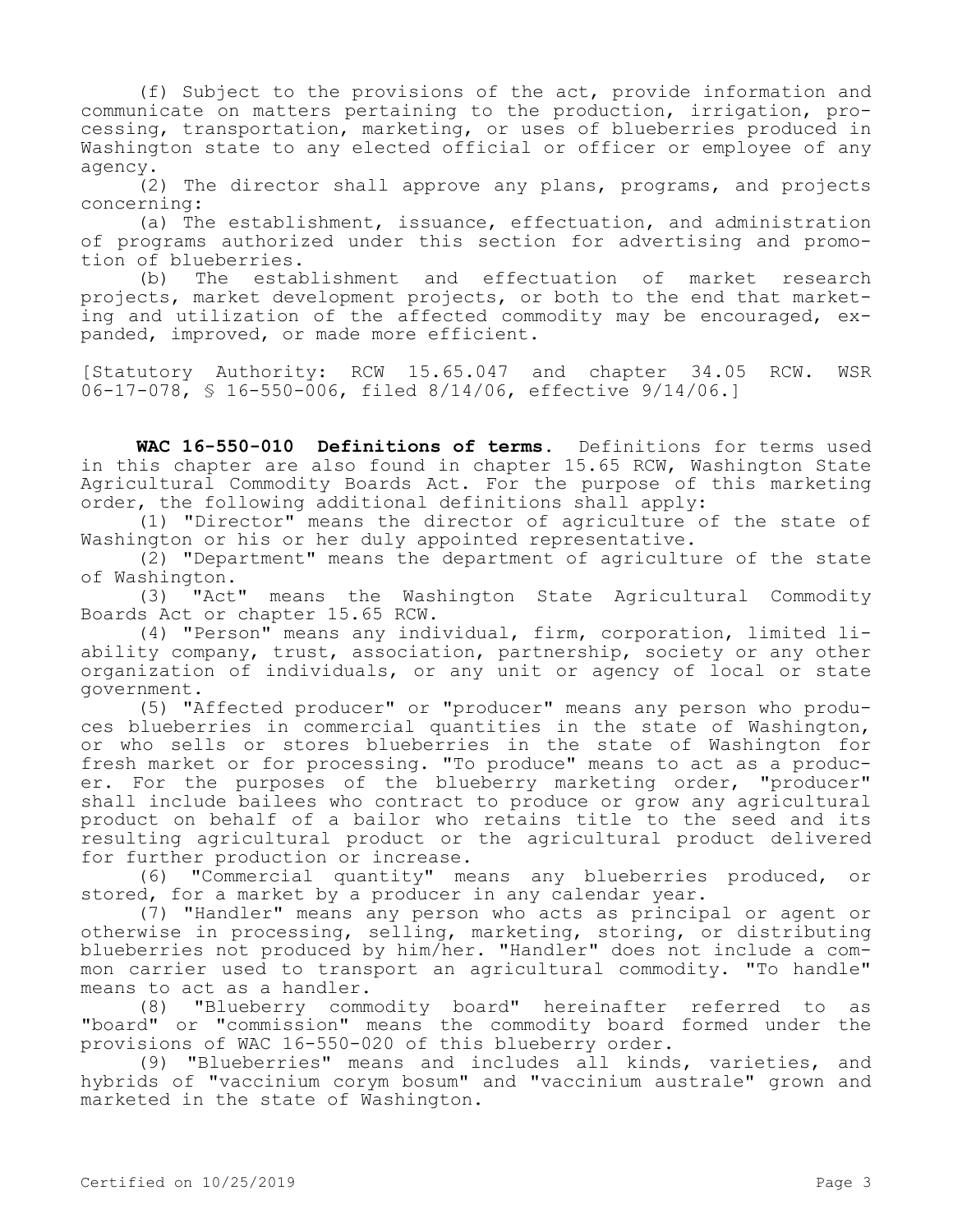(10) "Marketing season" or "fiscal year" means the twelve-month period beginning January 1 and ending December 31, both dates being inclusive.

(11) "Producer-handler" means any person who acts both as a producer and as a handler with respect to blueberries. A producer-handler shall be deemed to be a producer with respect to the blueberries which he/she produces and a handler with respect to the blueberries which he/she handles, including those produced by himself/herself.

(12) "Affected area" means the state of Washington.

(13) "Sell" includes offer for sale, expose for sale, have in possession for sale, exchange, barter or trade.

(14) "Affected unit" means one pound net of blueberries.

[Statutory Authority: RCW 15.65.047 and chapter 34.05 RCW. WSR 06-17-078, § 16-550-010, filed 8/14/06, effective 9/14/06. Statutory Authority: RCW 15.65.020 and 15.65.140. WSR 91-01-054 (Order 2068), § 16-550-010, filed 12/13/90, effective 1/13/91; Order 1116, § 16-550-010, filed 5/14/69, effective 6/15/69.]

**WAC 16-550-020 Blueberry commodity board.** (1) **Administration.**  The provisions of this order and the applicable provisions of the act shall be administered and enforced by the board as the designee of the director.

(2) **Board membership.**

(a) The board shall consist of seven members. Six members shall be affected producers appointed or elected as provided in this section. The director shall appoint one member of the board who is neither an affected producer nor a handler to represent the director. The position representing the director shall be a voting member.

(i) Director-appointed affected producer positions on the board shall be designated as positions two, four and six.

(ii) Elected affected producer positions on the board shall be designated as positions one, three and five.

(iii) The position representing the director who is neither an affected producer nor a handler shall be designated as position seven.

(b) For the purpose of nomination, appointment, and election of producer members of the board, the affected area shall be the entire state of Washington.

(3) **Board membership qualifications.** The producer members of the board must be practical producers of blueberries and each must be a citizen and resident of this state, over the age of eighteen years. Each producer board member must be and have been actually engaged in producing blueberries within the state of Washington for a period of five years and has, during that time, derived a substantial portion of his/her income therefrom and is not engaged in business, directly or indirectly, as a handler or other dealer.

(4) **Term of office.**

(a) The term of office for members of the board shall be three years and one-third of the membership as nearly as possible shall be elected each year.

(b) Membership positions on the board shall be designated numerically; affected producers shall have positions one through six and the member representing the director position seven.

(c) The term of office for the initial board members shall be as follows: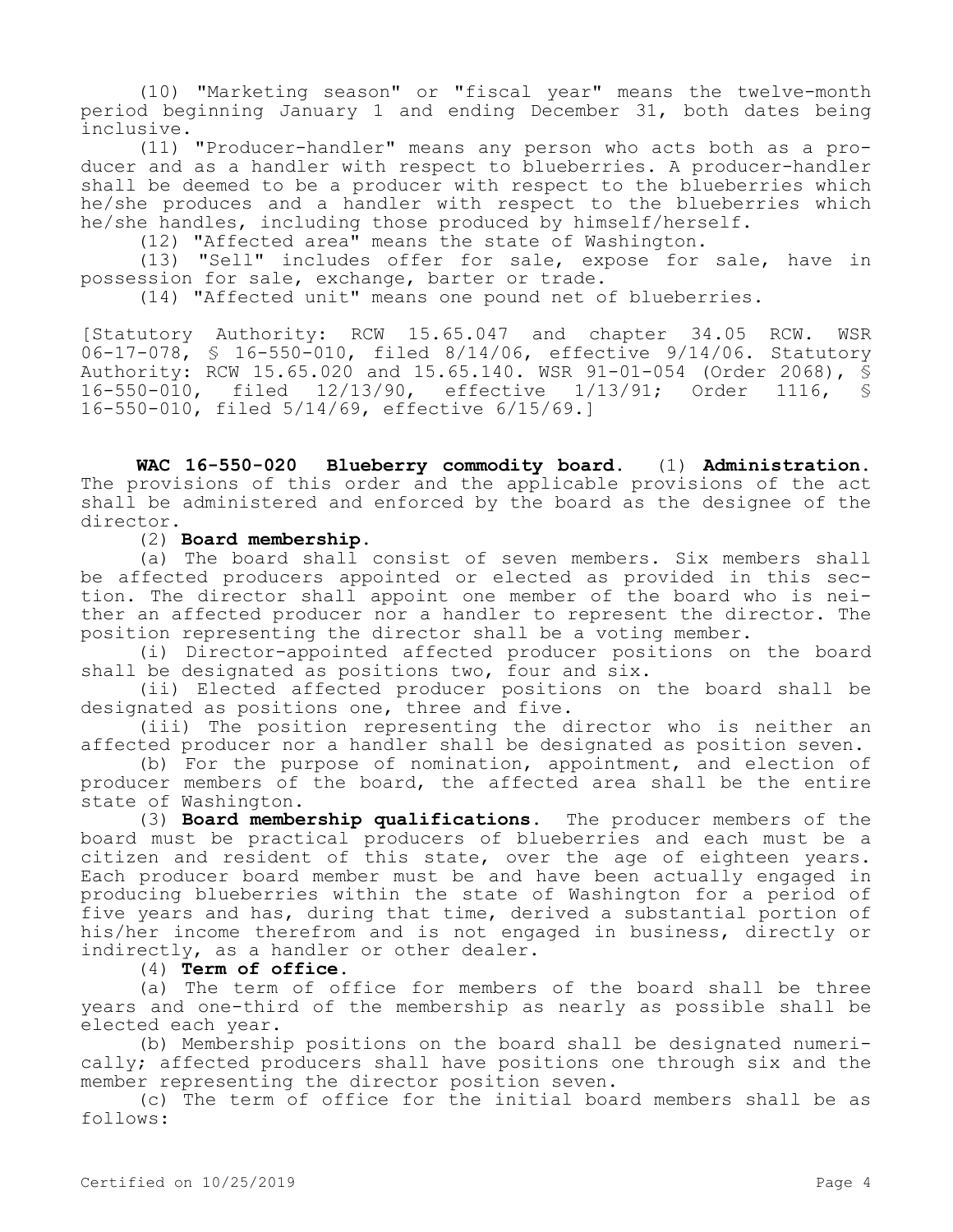Positions one and two - Until June 30, 1970 Positions three and four - Until June 30, 1971 Positions five, six and seven - Until June 30, 1972

(d) To accomplish the transition to a commodity board structure where the director appoints a majority of the board members, the names of the currently elected board members in positions two, four and six shall be forwarded to the director for appointment within thirty days of the effective date of this amended marketing order.

(5) **Nomination of elected or director-appointed board members.**

(a) Each year the director shall call a nomination meeting for elected and/or director-appointed producer board members. The meeting(s) shall be held at least thirty days in advance of the date set by the director for the election or advisory vote of board members.

(b) Notice of a nomination meeting shall be published in a newspaper of general circulation within the major production area not less than ten days in advance of the date of the meeting and, in addition, written notice of every meeting shall be given to all affected producers according to the list maintained by the board pursuant to RCW 15.65.295.

(c) Nonreceipt of notice by any interested person shall not invalidate the proceedings at the nomination meeting.

(d) Any qualified affected producer may be nominated orally for membership on the board at the nomination meeting(s). Nominations may also be made within five days after the nomination meeting by written petition filed with the director, signed by not less than five affected producers.

(e) When only one nominee is nominated by the affected producers for any position, RCW 15.65.250 shall apply.

# (6) **Election or advisory vote of board members.**

(a) An election or advisory vote shall be conducted by secret ballot under the supervision of the director within the month of May. Each affected producer shall be entitled to one vote. Elected members of the board shall be elected by a majority of the votes cast by the affected producers.

(b) If a nominee does not receive a majority of the votes on the first ballot, a run-off election shall be held by mail in a similar manner between the two candidates for such position receiving the largest number of votes.

(c) An advisory vote shall be conducted for producer board members appointed by the director under the provisions of RCW 15.65.243. The names of the two candidates receiving the most votes in the advisory vote shall be forwarded to the director for potential appointment to the board. In the event there are only two candidates nominated for a board position, an advisory vote may not be held and the candidates' names shall be forwarded to the director for potential appointment.

(d) Notice of every election or advisory vote for board membership shall be published in a newspaper of general circulation within the major production area not less than ten days in advance of the date of the election or advisory vote. Not less than ten days prior to every election or advisory vote for board membership, the director shall mail a ballot of the candidates to each affected producer entitled to vote whose name appears upon the list of such affected producers maintained by the board pursuant to RCW 15.65.295. Any other affected producer entitled to vote may obtain a ballot by application to the director upon establishing his/her qualifications.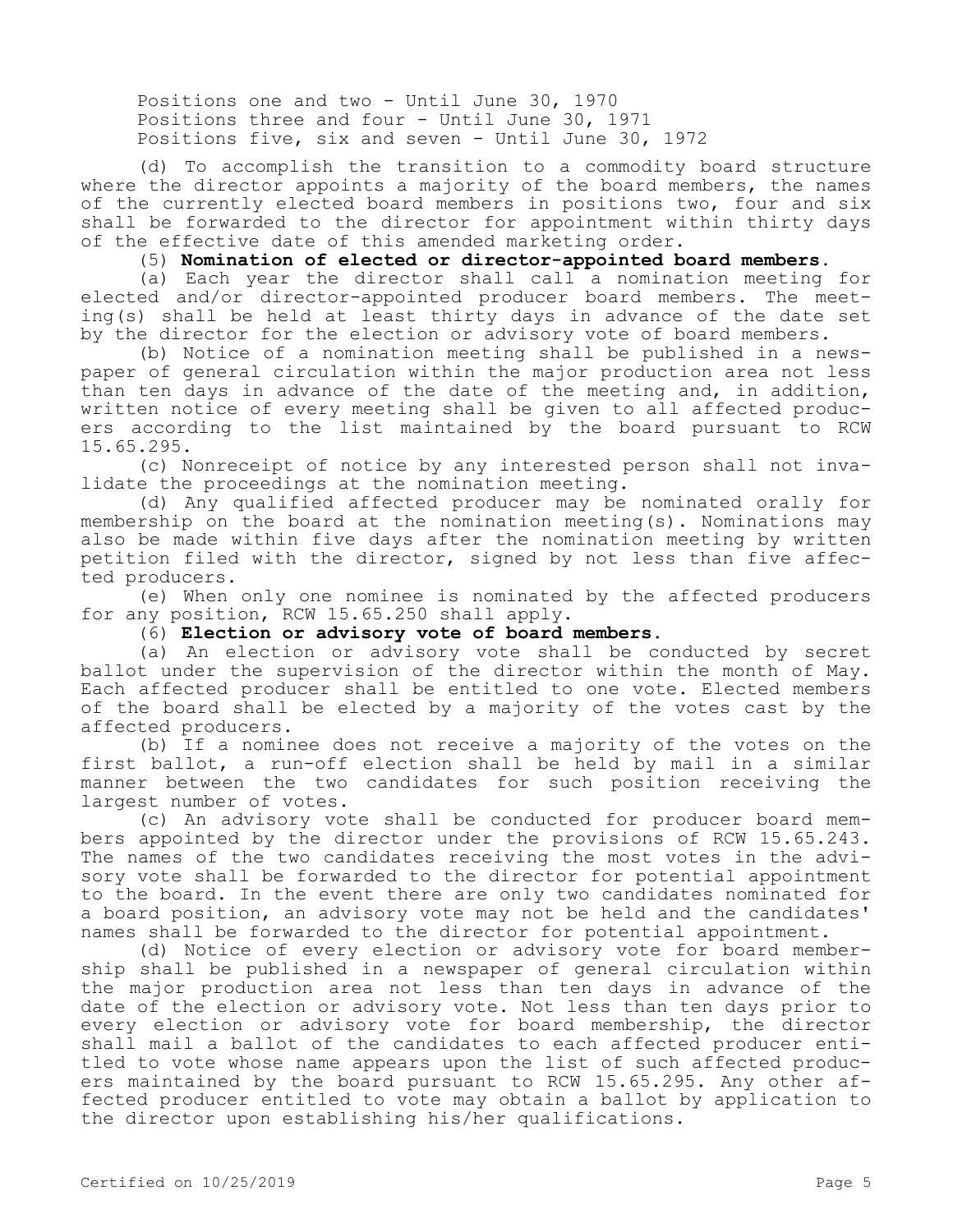(e) Nonreceipt of a ballot by any affected producer shall not invalidate the election or advisory vote of any board member.

(7) **Vacancies.**

(a) In the event of a vacancy on the board in an elected position, the remaining members shall select a qualified person to fill the unexpired term. The appointment shall be made at the board's first or second meeting after the position became vacant.

(b) In the event of a vacancy in a director-appointed position, the position shall be filled as specified in RCW 15.65.270.

(8) **Quorum.** A majority of the members shall constitute a quorum for the transaction of all business and the carrying out of all duties of the board.

(9) **Board compensation.** No member of the board shall receive any salary except that each member may be compensated in accordance with RCW 43.03.230 and shall be reimbursed for subsistence, lodging, and mileage in accordance with RCW 43.03.050 and 43.03.060, as provided for in RCW 15.65.270. The board may adopt, by resolution, provisions for reimbursement of actual travel expenses incurred by members and employees of the board in carrying out the provisions of this marketing order pursuant to RCW 15.65.270.

(10) **Powers and duties of the board.** The board shall have the following powers and duties:

(a) To administer, enforce and control the provisions of this order as the designee of the director.

(b) To elect a chairman and such other officers as the board deems advisable.

(c) To employ and discharge at its discretion such personnel, including attorneys engaged in the private practice of law subject to the approval and supervision of the attorney general, as the board determines are necessary and proper to carry out the purpose of the order and effectuate the declared policies of the act.

(d) To pay only from moneys collected as assessments or advances thereon the costs arising in connection with the formulation, issuance, administration and enforcement of the order. Such expenses and costs may be paid by check, draft or voucher in such form and in such manner and upon the signature of the person as the board may prescribe.

(e) To reimburse any applicant who has deposited with the director in order to defray the costs of formulating the order.

(f) To establish a "blueberry board marketing revolving fund" and the fund to be deposited in a bank or banks or financial institution or institutions, approved for the deposit of state funds, in which all money received by the board except as the amount of petty cash for each day's needs, not to exceed one hundred dollars, shall be deposited each day or as often during the day as advisable.

(g) To keep or cause to be kept in accordance with accepted standards of good accounting practice, accurate records of all assessments, paid outs, moneys and other financial transactions made and done pursuant to this order. Records, books and accounts shall be audited at least every five years subject to procedures and methods lawfully prescribed by the state auditor. Books and accounts shall be closed as of the last day of each fiscal year of the state of Washington. A copy of such audit shall be delivered within thirty days after the completion thereof to the governor, the director, the state auditor and the board.

(h) To require a bond of all board members and employees of the board in a position of trust in the amount the board shall deem neces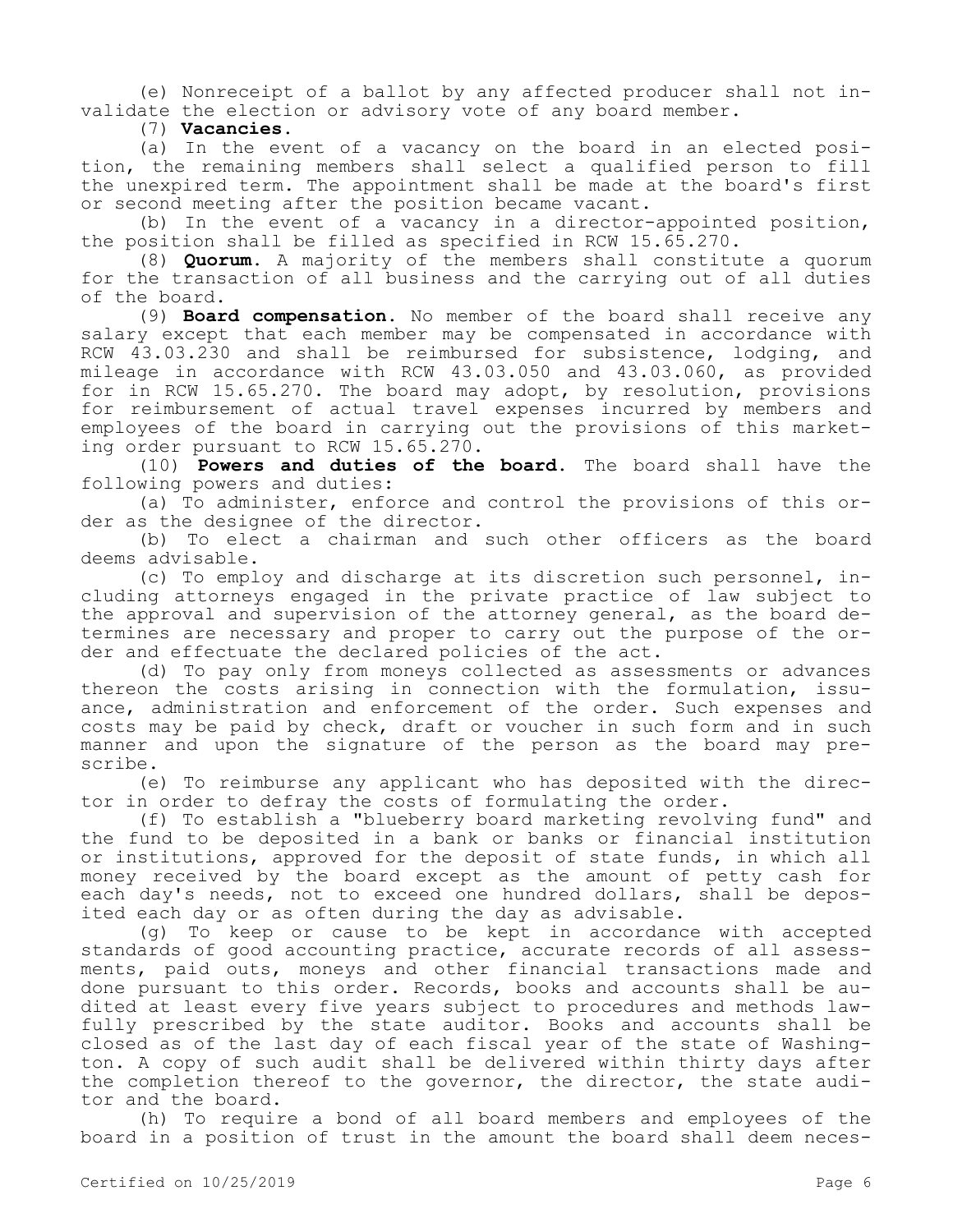sary. The premium for a bond or bonds shall be paid by the board from assessments collected. A bond shall not be necessary if any board member or employee is covered by any blanket bond covering officials or employees of the state of Washington.

(i) To prepare a budget or budgets covering anticipated income and expenses to be incurred in carrying out the provisions of the order during each fiscal year. At least thirty days prior to the beginning of its fiscal year, the board shall prepare and submit to the director for approval its research plan, its commodity-related education and training plan, and its budget.

(j) To establish by resolution, a headquarters which shall continue as such unless and until so changed by the board. All records, books and minutes of board meetings shall be kept at such headquarters.

(k) To adopt rules of a technical or administrative nature for the operation of the board, subject to the provisions of chapter 34.04 RCW (Administrative Procedure Act).

(l) To carry out the provisions of RCW 15.65.510 covering the obtaining of information necessary to effectuate the provisions of the order and the act, along with the necessary authority and procedure for obtaining such information.

(m) To bring actions or proceedings upon joining the director as a party for specific performance, restraint, injunction or mandatory injunction against any person who violates or refuses to perform the obligations or duties imposed upon him by the act or order.

(n) To confer with and cooperate with the legally constituted authorities of other states and of the United States for the purpose of obtaining uniformity in the administration of federal and state marketing regulations, licenses, agreements or orders.

(o) To work cooperatively with other local, state, and federal agencies; universities; and national organizations for the purposes provided in this order.

(p) To enter into contracts or interagency agreements with any private or public agency, whether federal, state, or local. Personal service contracts must comply with chapter 39.29 RCW.

(q) To accept and expend or retain any gifts, bequests, contributions, or grants from private persons or private and public agencies.

(r) To enter into contracts or agreements for research in the production, irrigation, processing, transportation, marketing, use, or distribution of blueberries.

(s) To retain in emergent situations the services of private legal counsel to conduct legal actions on behalf of the commission. The retention of a private attorney is subject to review by the office of the attorney general.

(t) To engage in appropriate fund-raising activities for the purpose of supporting activities authorized by this order.

(u) To participate in international, federal, state, and local hearings, meetings, and other proceedings relating to the production, irrigation, manufacture, regulation, transportation, distribution, sale, or use of blueberries including activities authorized under RCW 42.17.190, including the reporting of those activities to the public disclosure commission.

(v) To maintain a list of the names and addresses of affected producers that may be compiled from information used to collect assessments under the provisions of this marketing order and data on the value of each affected producer's production for a minimum three-year period pursuant to RCW 15.65.280.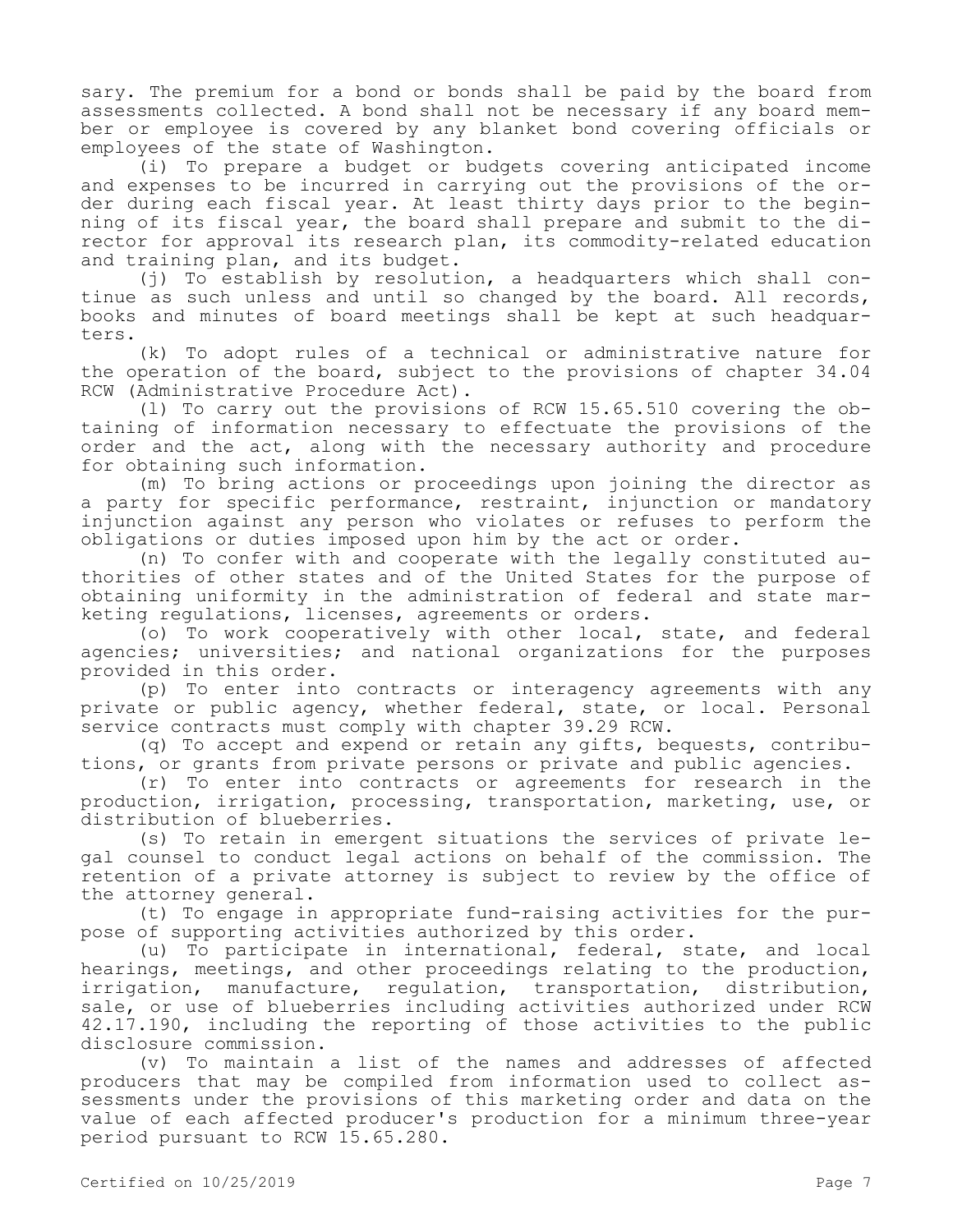(w) To maintain a list of the names and addresses of persons who handle blueberries within the affected area and data on the amount and value of the blueberries handled for a minimum three-year period by each person pursuant to RCW 15.65.280.

(x) To maintain a list of names and addresses of all affected persons who produce blueberries and the amount, by unit, of blueberries produced during the past three years pursuant to RCW 15.65.295.

(y) To maintain a list of all persons who handle blueberries and the amount of blueberries handled by each person during the past three years pursuant to RCW 15.65.295.

(z) To establish a foundation using commission funds as grant money for the purposes established in this marketing order.

(aa) To carry out any other grant of authority or duty provided designees and not specifically set forth in this section.

#### (11) **Procedures for board.**

(a) The board shall hold regular meetings, at least quarterly, with the time and date thereof to be fixed by resolution of the board and the meetings shall be held in accordance with chapter 42.30 RCW (Open Public Meetings Act). Notice of the time and place of regular meetings shall be published on or before January of each year in the *Washington State Register*. Notice of any change to the meeting schedule shall be published in the state register at least twenty days prior to the rescheduled meeting date.

(b) The board shall hold an annual meeting, at which time an annual report will be presented. The proposed budget shall be presented for discussion at the meeting. Notice of the annual meeting shall be given by the board at least ten days prior to the meeting by written notice to each producer and by regular wire news services and radiotelevision press.

(c) The board shall establish by resolution, the time, place and manner of calling special meetings of the board with reasonable notice to the members: Provided, That the notice to a member of any special meeting may be waived by a waiver thereof from that member of the board. Notice for special meetings shall be in compliance with chapter 42.30 RCW.

[Statutory Authority: RCW 15.65.047 and chapter 34.05 RCW. WSR 06-17-078, § 16-550-020, filed 8/14/06, effective 9/14/06. Statutory Authority: RCW 15.65.050. WSR 00-10-022, § 16-550-020, filed 4/24/00, effective 5/25/00. Statutory Authority: RCW 15.65.380. WSR 89-12-054 (Order 002), § 16-550-020, filed 6/6/89; Order 1116, § 16-550-020, filed 5/14/69, effective 6/15/69.]

## **WAC 16-550-040 Assessments and collections.** (1) **Assessments.**

(a) The annual assessment on all varieties of blueberries shall be four-tenths of a cent per affected unit (pound).

(b) For the purpose of collecting assessments, the board may:

(i) Require handlers to collect producer assessments from producers whose production they handle, and remit the same to the board; or

(ii) Require the person subject to the assessment to give adequate assurance or security for its payment.

(c) Subsequent to the first sale no affected units shall be transported, carried, shipped, sold, marketed, or otherwise handled or disposed of until every due and payable assessment herein provided for has been paid and the receipt issued. The foregoing shall include all affected units shipped or sold, both inside and outside the state.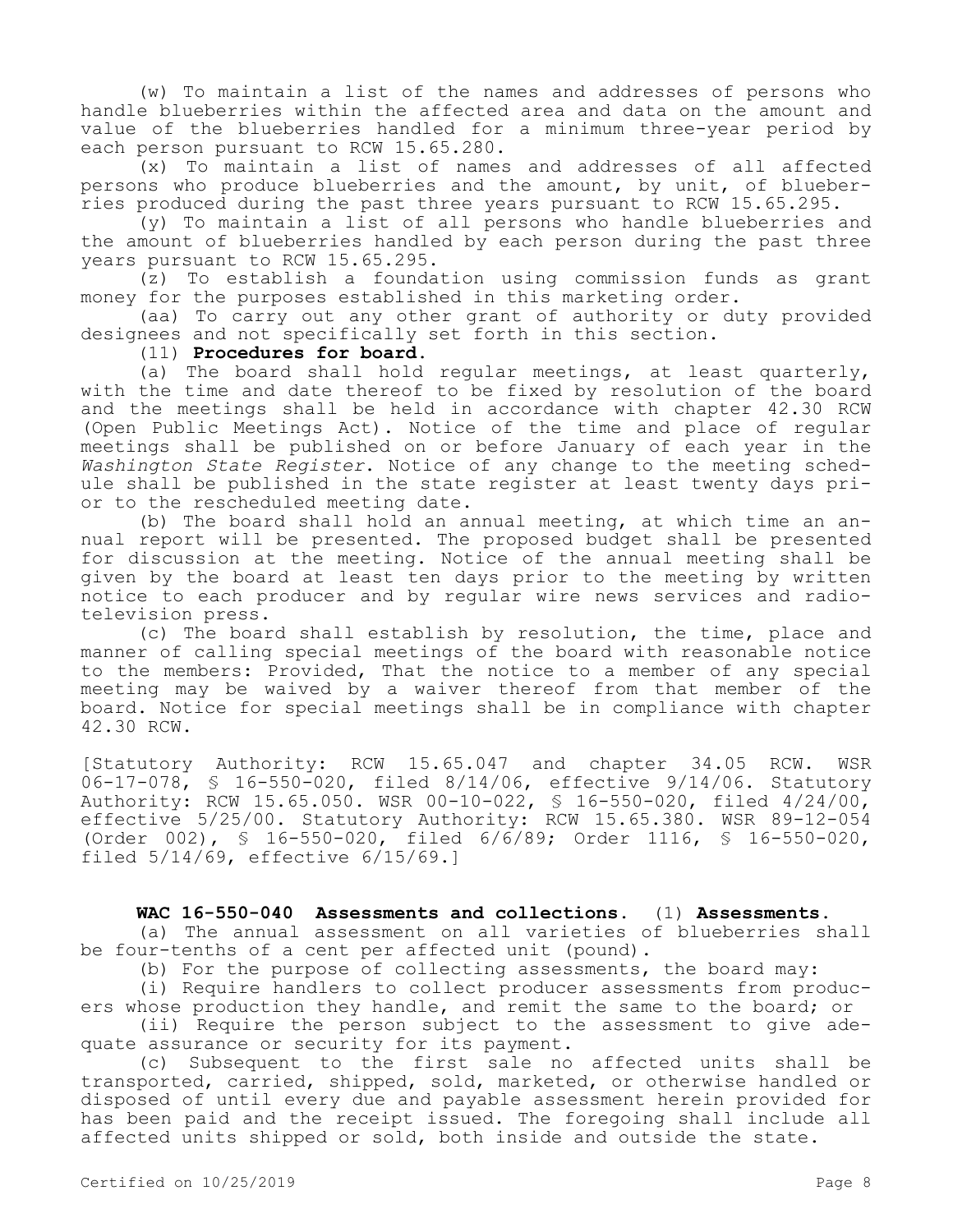(2) **Collections.** Any moneys collected or received by the board pursuant to the provisions of this order during or with respect to any season or year, may be refunded on a pro rata basis at the close of the season or year or at the close of a longer period as the board determines to be reasonably adapted to effectuate the declared policies of this act and the purposes of this marketing order, to all persons from whom moneys were collected or received or may be carried over into and used with respect to the next succeeding season, year or period whenever the board finds that the same will tend to effectuate the policies and purposes.

(3) **Penalties.** Any due and payable assessment herein levied in a specified amount as may be determined by the board pursuant to the provisions of the act and the order, shall constitute a personal debt of every person so assessed or who otherwise owes the same, and the same shall be due and payable to the board when payment is called for by it. In the event any person fails to pay the board the full amount of the assessment or other sum on or before the date due, the board may, and is hereby authorized, to add to the unpaid assessment or sum an amount not exceeding ten percent of the unpaid assessment to defray the cost of enforcing the collecting of it. In the event of failure of a person or persons to pay any due and payable assessment or other sum, the board may bring a civil action against the person or persons in a state court of competent jurisdiction for the collection thereof, together with the above specified ten percent, and the action shall be tried and judgment rendered as in any other cause of action for debt due and payable.

[Statutory Authority: RCW 15.65.047 and chapter 34.05 RCW. WSR 06-17-078, § 16-550-040, filed 8/14/06, effective 9/14/06. Statutory Authority: Chapter 15.65 RCW. WSR 01-05-047, § 16-550-040, filed 2/15/01, effective 3/18/01. Statutory Authority: RCW 15.65.020 and 15.65.140. WSR 91-01-054 (Order 2068), § 16-550-040, filed 12/13/90, effective 1/13/91. Statutory Authority: Chapter 15.65 79-01-046 (Order 1594), § 16-550-040, filed 12/21/78; Order 1116, § 16-550-040, filed 5/14/69, effective 6/15/69.]

**WAC 16-550-050 Obligations of the board.** Obligations incurred by the board or employee or agent, thereof pertaining to their performance or nonperformance or misperformance of any matters or things authorized, required or permitted them by the act or this order, and any other liabilities or claims against them or any of them shall be enforced in the same manner as if the whole organization under the order were a corporation. No liability for the debts or actions of the board, employee or agent incurred in their official capacity under this order shall exist either against the board, officers, employees and/or agents in their individual capacity, nor against the state of Washington or any subdivision or instrumentality thereof nor against any other organization, administrator or board (or employee or agent thereof) established pursuant to this act or the assets thereof. The board, and its agents and employees, shall not be held responsible individually in any way whatsoever to any person for errors in judgment, mistakes, or other acts, either of commission or omission, as principal, agent, person or employee, except for their own individual acts of dishonesty or crime. No such person or employee shall be held responsible individually for any act or omission of any other board, member of the board, or other person. The liability of the members of